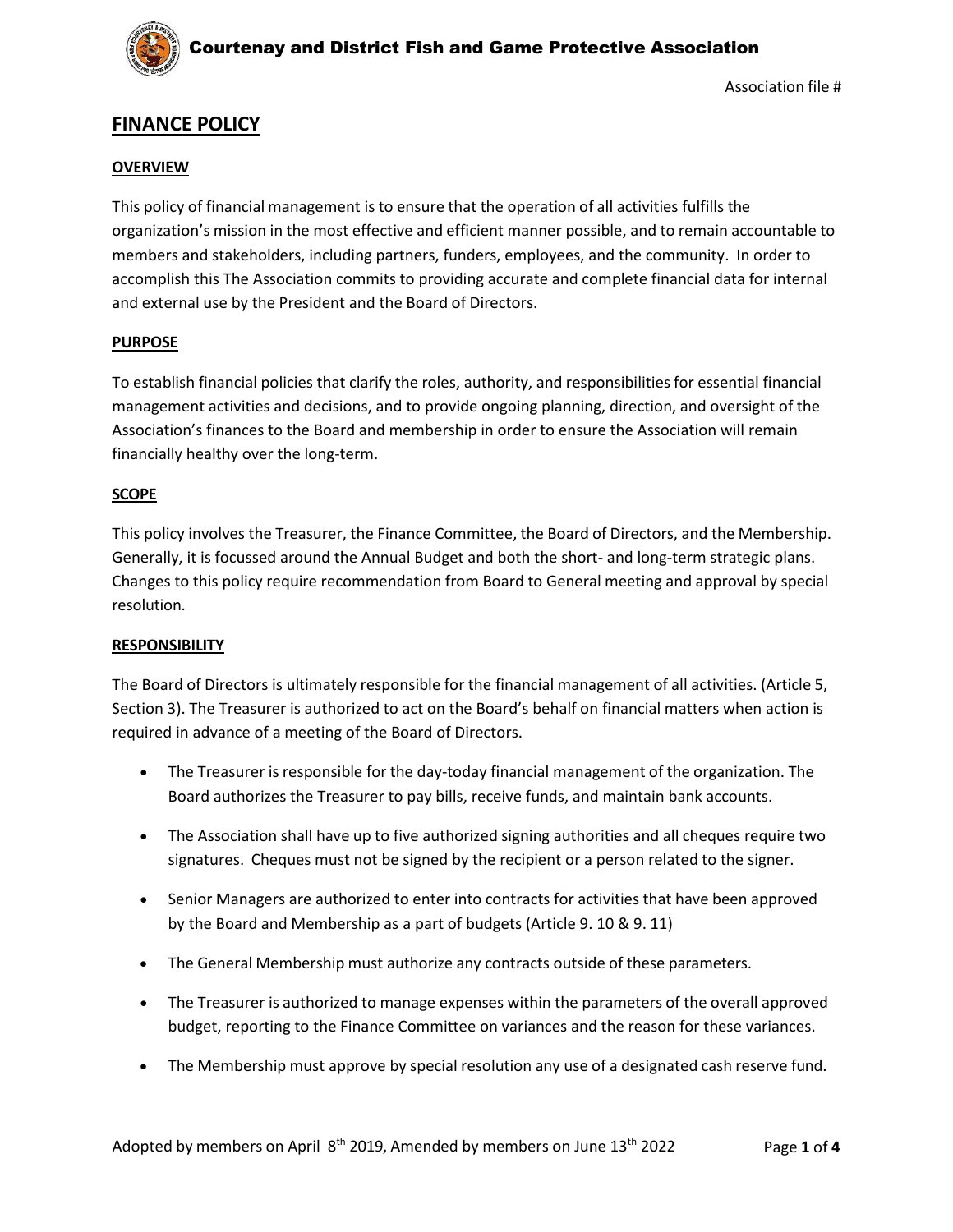

Association file #

### **The Treasurer shall:**

- Account for any donor restricted or other designated funds separately from general operating funds, and clearly define the restrictions applicable to these funds.
- Report the financial results of operations according to the schedule established by the Finance Committee, but at least quarterly.
- Pay all obligations and file required reports in a timely manner.
- Make no contractual commitment for bank loans or for real estate leases or purchases without special resolution approval of the Membership.
- Recommend to the Board investment policies for designated funds and implement its decisions.
- Record fixed assets with purchase prices greater than \$500 as capital assets in accounting records.
- Depreciation of capital assets will not exceed five years for furniture and equipment or three years for computer and other technology equipment.
- Limit vendor credit accounts to prudent and necessary levels.
- Record competitive bids for items or services costing in excess of \$1,000 per unit. Selection will be based on cost, service, and other elements of the contract. (Article 9.10 &9.11) Contracts may be awarded to any provider – it is not required to accept the lowest cost proposal.

### **The Board of Directors shall:**

- Review financial reports at each board meeting.
- Provide adequate training to members to enable each member to fulfill his or her financial oversight role.

### **Financial Transactions with Insiders**

No advances of funds to employees, officers, or directors are authorized. Direct and necessary expenses including travel for meetings and other activities related to carrying out responsibilities shall be reimbursed. In no case shall Association borrow funds from any employee, officer, or director of the organization without specific authorization from the Membership.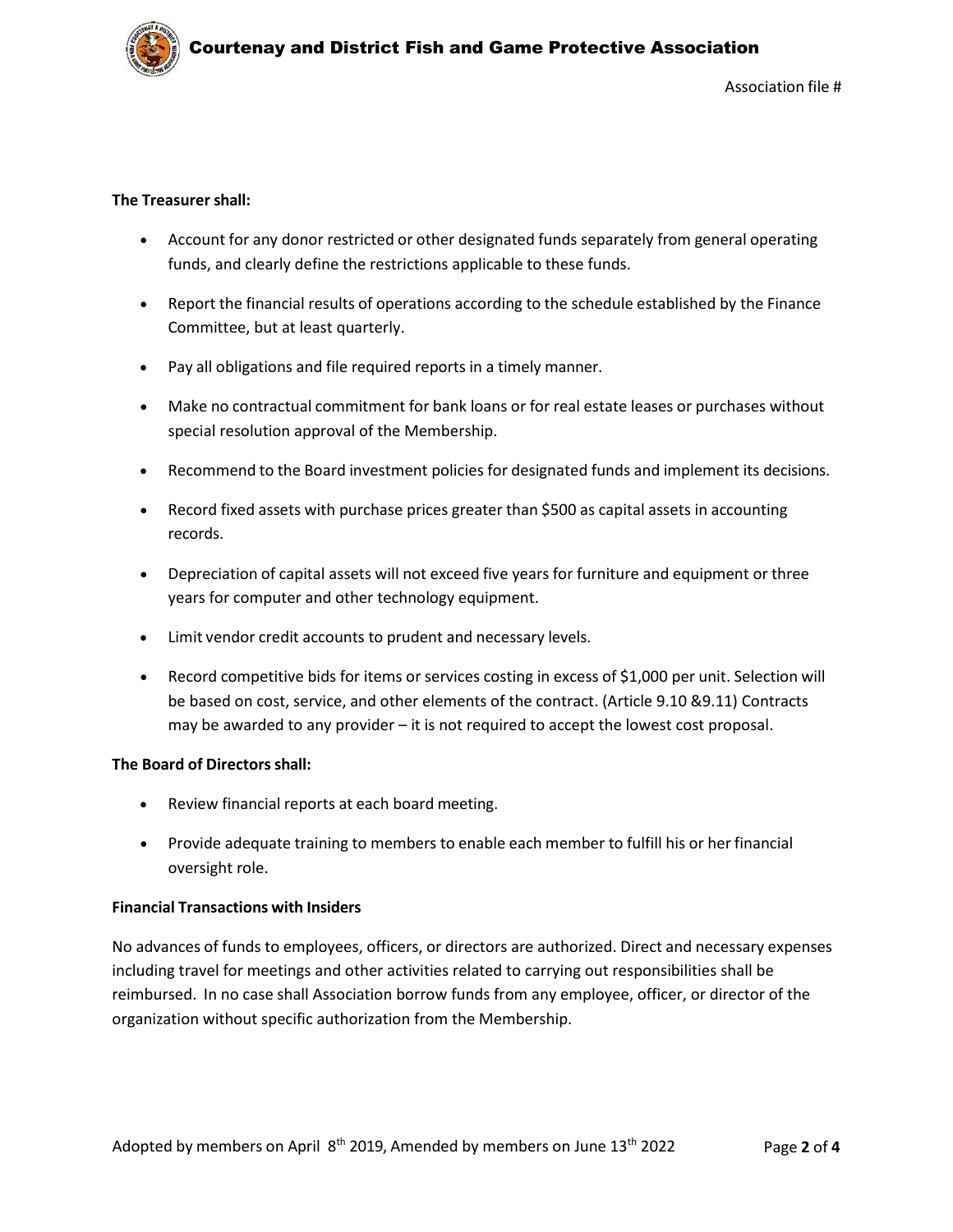

# Courtenay and District Fish and Game Protective Association

### **Budget**

In order to ensure that planned activities minimize the risk of financial jeopardy and are consistent with board-approved priorities, long-range organization goals, and specific five-year objectives, the Finance Committee shall

- Submit operating and capital budgets to the Board in time for reasonable approval by the Board and the Membership prior to each fiscal year.
- Use responsible assumptions and projections as background, with the general goal of a balanced budget, with any surplus designated as unrestricted or designated for a specific restricted fund.

### **Gift Acceptance**

The CDFGPA may accept stock or other negotiable instruments as a vehicle for donors to transfer assets to the Association. Transfer and recording the value of the asset shall be done in a consistent manner and in compliance with accounting standards. The Board of Directors shall authorize the sale of any stock or negotiable instrument given to the Association immediately upon receipt by the Association.

Donation of **c**ontributions of cash, goods, or services that are related to the programs and operations of CDFGPA may be accepted. Cash donations must be reported to the Board (See 'Donation Policy').

### **Asset Protection**

In order to ensure that the assets of the Association are adequately protected and maintained, the Treasurer and Finance committee shall:

- Insure against theft and casualty losses to the organization and against liability losses to Board members, staff, or the organization itself to levels indicated in consultation with suitable professional resources.
- In consultation with Property Committee plan and carry out suitable protection and maintenance of property, building, and equipment.
- Avoid actions that would expose the organization, its board, or its staff to claims of liability.
- Protect intellectual property, information, and files from unauthorized access, tampering, loss, or significant damage.
- Receive, process, and disburse funds under controls that are sufficient to maintain basic segregation of duties to protect bank accounts, income receipts, and payments.